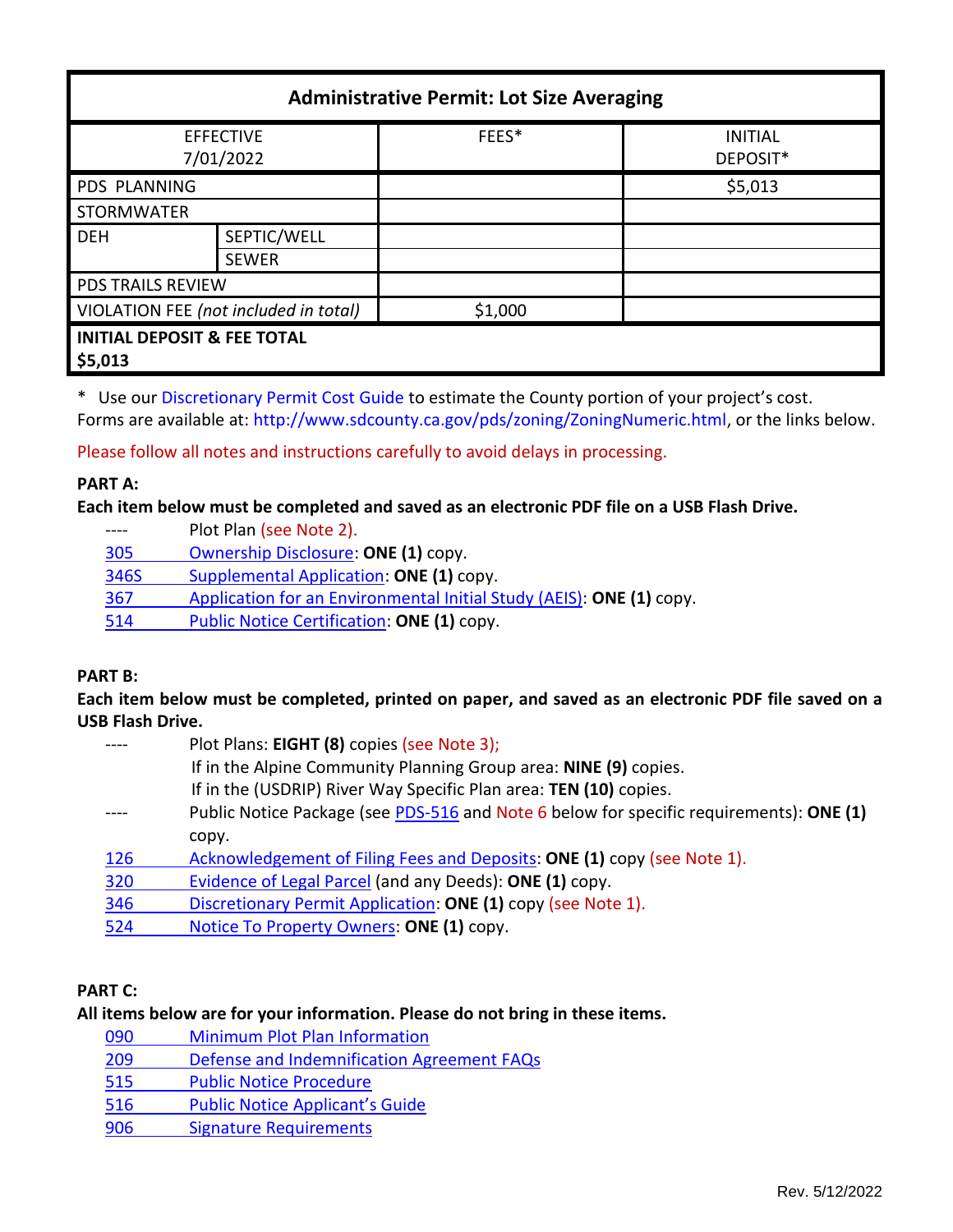## **NOTES:**

## 1. **IMPORTANT:**

A Registered Property Owner **MUST SUBMIT** a **Signed Letter of Authorization** for an Agent if; An Authorized Agent signs the PDS-346 form and is not the registered owner of the parcel.

- Or, the parcel is owned by two or more registered owners.
- Or, not all of the registered owners are signing the PDS-346 form.
- Or, the Authorized Agent is not the Financially Responsible Party.
- Or, the parcel is owned by a Corporation.

## **ADDITIONALLY:**

Financially Responsible Party **MUST SIGN** form PDS-126. Financially Responsible Party **INFORMATION MUST MATCH EXACTLY** on form PDS-126 Authorized Agent **may sign** form PDS-346 **ONLY IF ATTACHED** to a **Signed Letter of Authorization.**

- 2. Save each complete Study, Report, Plot Plan, Map, etc., as an electronic PDF file onto ONE (1) USB Flash Drive. Provide only ONE (1) USB Flash Drive. Submit only the requested files. Files CANNOT have any security restrictions or passwords. Please name each PDF file on the USB Flash Drive based on the "Title or Type" of document being submitted (examples: Plot Plan, Resource Protection Study, Grading Plan). Please note: the USB Flash Drive will not be returned.
- 3. Printed Plot Plans are to be stapled together in sets and folded to 8½" x 11" with the lower righthand corner exposed.
- 4. Project goes to local Community Planning Group and/or Design Review Board for recommendation.
- 5. If project is a violation, plans must have Code Compliance Officer's stamp before accepting the application.
- 6. Notice of the application shall be given to all property owners within 500' (feet) from the applicant's property and a minimum of 20 different owners. For example, if 20 different property owners cannot be found within a 500' radius, the notice area shall be expanded until 20 property owners are available for notification. See table below for more details.

| 500' Min. Distribution Distance of Public<br>Notices; Min. of 20 Property Owners | 1000' Min. Distribution Distance of Public<br><b>Notices: Min. of 50 Property Owners</b> | 1500' Min. Distribution Distance of<br><b>Public Notices; Min. of 100 Property</b><br><b>Owners</b> |
|----------------------------------------------------------------------------------|------------------------------------------------------------------------------------------|-----------------------------------------------------------------------------------------------------|
| • Administrative Permits                                                         | • Agricultural Preserve Establishment/                                                   | • General Plan Amendment                                                                            |
| • Habitat Loss Permits                                                           | Disestablishment                                                                         | $\bullet$ Rezone                                                                                    |
| • Minor Use Permits                                                              | • Alcoholic Beverage License                                                             | • Specific Plan Amendment                                                                           |
| • Open Space Encroachment                                                        | • Open Space Vacation                                                                    | • Major Use Permit                                                                                  |
| • Reclamation Plan                                                               | • Tentative Map (<50 lots)                                                               | • Tentative Map (>50 lots)                                                                          |
| • Site Plan (<10,000 sq ft.)                                                     | • Site Plan $(>10,000$ sq ft)                                                            | • Site Plan (>25,000 sq ft)                                                                         |
| • Tentative Parcel Map                                                           | • Appeals of above projects                                                              | • Appeals of above projects                                                                         |
| $\bullet$ Variance                                                               |                                                                                          |                                                                                                     |
| • Wireless Facilities                                                            |                                                                                          |                                                                                                     |
| • Appeals of above projects                                                      |                                                                                          |                                                                                                     |
|                                                                                  |                                                                                          |                                                                                                     |

7. Your application package must be complete when you bring it in for submittal. The submittal process begins at the main "Check-In" counter on the first floor.

# **8. Office Location and Hours:**

5510 Overland Avenue, Suite 110 (First Floor), San Diego, CA 92123. Monday - Friday: 8:00 a.m. to 11:45 a.m. and 12:30 p.m. to 4:00 p.m. (Except County Holidays).